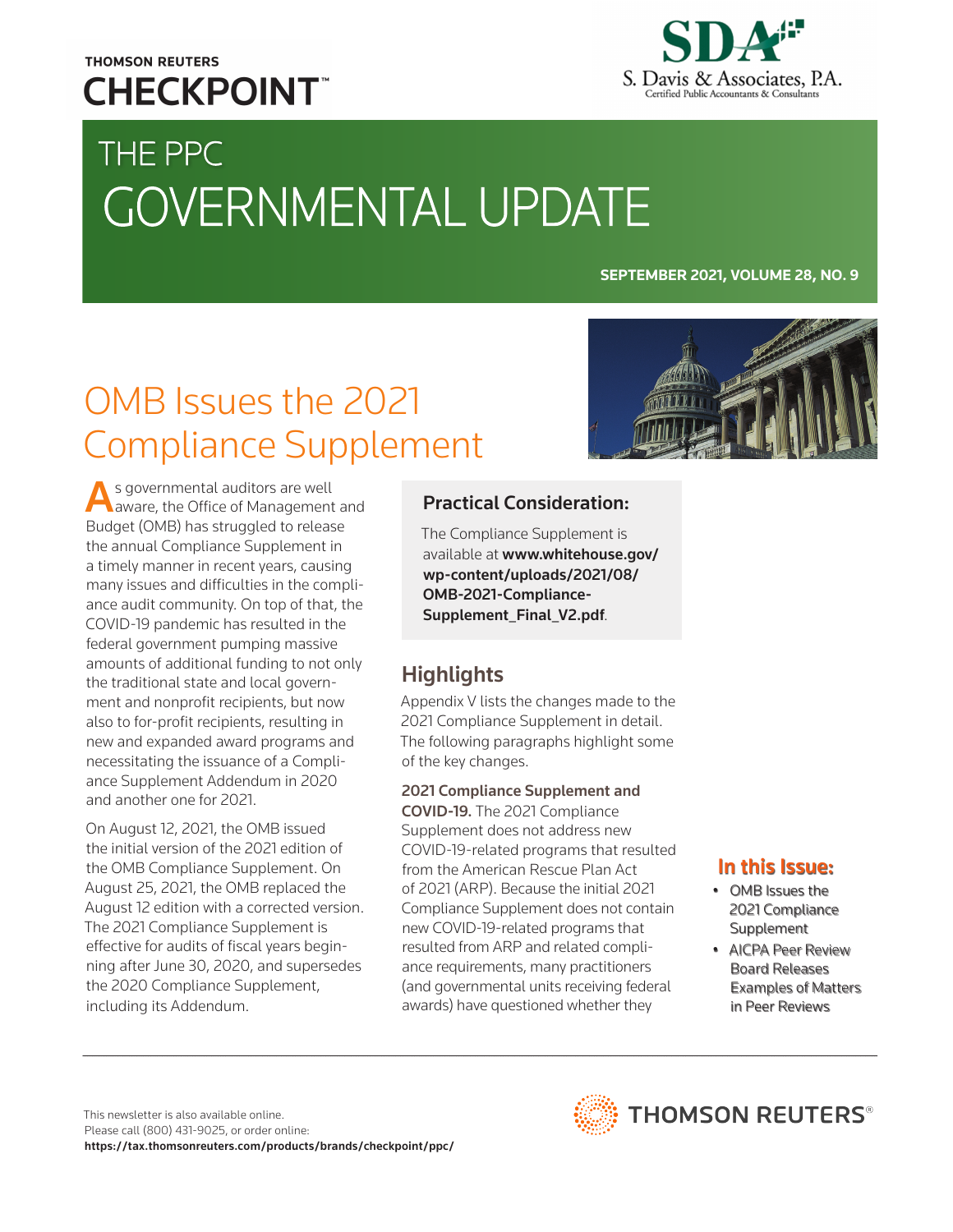can appropriately complete a single audit and issue their reports before the addendum is available. The Compliance Supplement states that reports issued prior to the publication of an addendum are not required to adhere to its requirements. However, due to the critical nature of the information expected in the addendum, AICPA representatives and industry opinion leaders are strongly urging auditors of governmental units that received COVID-19-related awards that resulted from ARP (whether through new or existing programs, or had changes made to existing programs due to ARP) not to complete and report on their June 30, 2021, or later single audits until the addendum has been released and analyzed.

Part 2—Matrix of Compliance Requirements. Current year changes are shown with yellow highlights; corrections are shown with blue. The six-compliance requirement mandate that was first introduced in the 2019 Compliance Supplement remains in effect. *This sixrequirement mandate continues to not apply to programs not included in the Compliance Supplement.*

Part 3-Compliance Requirements. Changes include:

- Part 3 of the 2021 Compliance Supplement has been updated to reflect changes in the revised Uniform Guidance issued in August 2020. Two provisions of the new Uniform Guidance were effective immediately while the remainder were effective for awards received after November 12, 2020. For 2021, the revisions are not called out separately as they have been in the past and auditors will need to check the award terms and conditions to determine the correct version of the Uniform Guidance to follow when testing awards subject to audit.
- The 2020 Uniform Guidance revisions also include updates to certain purchase thresholds for procurement included in Part 3.
- Part 3 of the 2021 Compliance Supplement has fully incorporated requirements of the Federal Funding and Accountability and Transparency Act (FFATA) that was originally included in the 2020 Addendum along with guidance concerning when auditors must test FFATA.

## Practical Consideration:

The 2021 Compliance Supplement includes revised terminology as the OMB now refers to program numbers as Assistance Listing (AL) numbers instead of the Catalog of Federal Domestic Assistance (CFDA) numbers.

### Part 4—Agency Program Requirements and Part 5—

Clusters of Programs. Updates reflect program additions and deletions, program title changes, COVID-19 and statutory requirement updates, reference updates, and technical changes and corrections.

Appendix IV—Internal Reference Tables. Appendix IV adds a number of COVID-19-related programs to federal programs that have been designated as "higher risk." The upcoming addendum is expected to include additional ARP programs that will be designated as "higher risk." Appendix IV indicates that, generally, new ARP Type A programs must be audited as a major program because, in most cases, new ARP programs will not have been audited in one of the two most recent audit periods. However, it further states that an auditor is not precluded from determining that a "higher risk" non-ARP Type A program or cluster qualifies as a low-risk Type A program if both of the following criteria are met:

- The program otherwise meets the criteria for a low-risk Type A program under 2 CFR 200.518 and
- The percentage of COVID-19-related funding in the program is immaterial to the program or cluster.

Lastly, the inclusion of COVID-19-related funding within the Research and Development (R&D) cluster does not create a "higher risk" for the R&D cluster, and Type B programs designated as higher risk in the Compliance Supplement need not be prioritized ahead of other Type B programs in the major program determination risk assessment process.

Appendix VII—Other Audit Advisories. Updated section I, Novel Coronavirus (COVID-19), includes additional guidance on COVID-19 funding and addresses OMB's plans to publish a subsequent addendum. Subsections include:

- Definition of COVID-19 funding
- Single audit due dates-Additional extension
- **•** Treatment of donated personal protective equipment on the schedule of expenditures of federal awards (SEFA)
- Agency guidance document references
- Identification of COVID-19-related awards in various documents and single audit applicability
- $\bullet$  Identification of compliance requirements for COVID-19-related awards
- $\bullet$  Responsibilities for informing subrecipients
- Additional audit quidance for COVID-19 programs to be issued in follow-up addendum

Section I gives instructions to auditors that COVID-19-related awards should again be identified separately on the SEFA and the Data Collection Form as well as for audit findings. Section I also gives additional details concerning the facts and circumstances that precluded the initial Compliance Supplement from including new COVID-19-related programs funded under ARP or the Coronavirus Response and Relief Supplemental Appropriations Act (CRRSAA) and further outlines the programs to be included in the addendum. Lastly, Section I highlights that there will be no new clusters formed by ARP or CRRSAA Assistance Listing numbers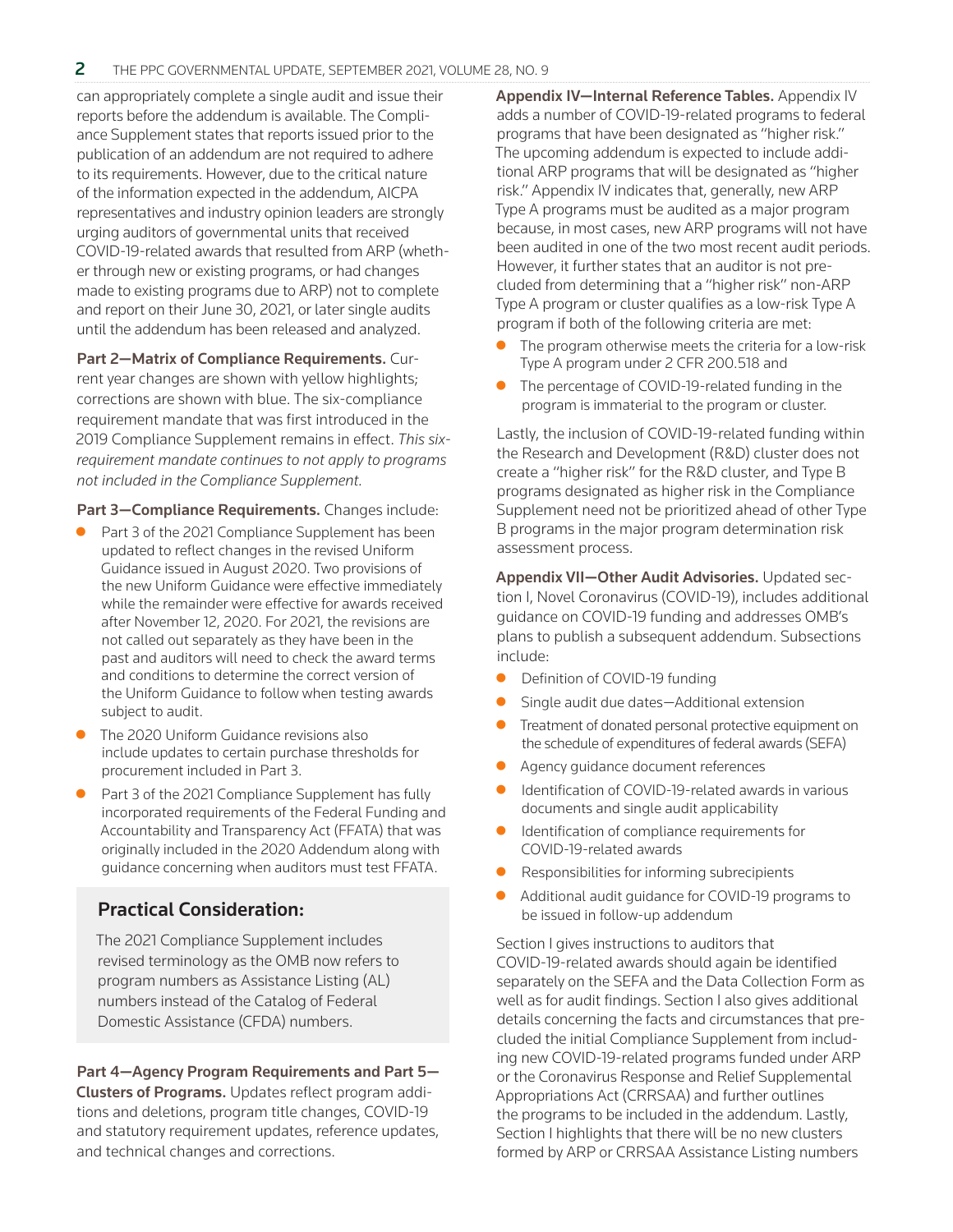nor will any ARP or CRRSAA Assistance Listing numbers be added to existing other clusters.

## Practical Consideration:

PPC's SMART Practice Aids™—Single Audit Suite allows the auditor to plan and execute the single audit engagement from beginning to end—including preparation and electronic signoff of practice aids, federal award audit programs, and compliance audit programs. In addition, it automates the process of determining major programs; low-risk auditee status; and appropriate compliance requirements, objectives, and audit procedures, and prepares the compliance audit program and SEFA. Information about additional features, including automated rollforward from year to year and a federal award import feature, is available by calling (800) 431- 9025 or visiting **[tax.tr.com](http://tax.tr.com)**.

## AICPA Peer Review Board Releases Examples of Matters in Peer Reviews

• • •

The AICPA Peer Review Board issued *Examples of Matters in Peer Reviews*, *Engagements with Year-Ends between 1/1/2019 and 4/1/2020* earlier this year. The examples come from matters for further consideration (MFCs) prepared during peer reviews and are intended to help firms improve quality.

The examples fall into two categories: professional standards and practice areas. This article focuses on matters noted regarding auditing standards and the governmental practice area. However, matters noted in review and compilation standards, and other practice areas, may have application in audits of governmental entities, so a link to the full report is included below.

## Matters Noted in Audits

The following failures were noted regarding the auditing standards:

- Planning procedures were not documented.
- Documentation and support for the assessed level of risk was not present.
- z Fraud was not addressed.
- Audit documentation was insufficient.
- Established quality control policies and procedures were not followed.
- Management representation letters were not obtained.
- There was no communication with those charged with governance.

## Matters Noted in the Governmental, Single Audit, and HUD Practice Areas

Matters relating to governmental entities, the single audit, and HUD audits included the areas of reporting, disclosure and presentation, and documentation and performance.

### Reporting Failures:

- Required elements of the audit report were omitted, such as titles, reference to *Government Auditing Standards*, identification of major funds and opinion units, and reference to prior year financial statements in comparative presentations. In addition, supplemental information and required supplemental information were not addressed in the report.
- The auditor's report on Internal Control over Financial Reporting and on Compliance and Other Matters omitted "Independent" from the title. In addition, the report omitted or incorrectly referenced material weaknesses or significant deficiencies, or did not indicate that there were no significant deficiencies identified, in the Schedule of Findings and Questioned Costs.
- There was inadequate documentation related to the agreed upon procedures engagement that accompanies a public housing authority or multifamily single audit.
- Findings were not reported in the appropriate form in the Schedule of Findings and Questioned Costs.

### Disclosure and Presentation Failures:

- Disclosures for fair value, debt, investments, and accounts receivable were missing.
- Fund balance and net position presentation and reconciliations were not in accordance with professional standards.
- Significant policy footnotes were missing.
- The REAC financial data templates were not included as supplemental information as required by HUD.

### Documentation and Performance Failures—General:

Documentation of independence considerations required by the Yellow Book, including the evaluation of management's skills, knowledge, and experience to effectively oversee nonaudit services performed by the auditor, evaluation of significant threats, and safeguards applied to reduce threats to an acceptable level was insufficient.